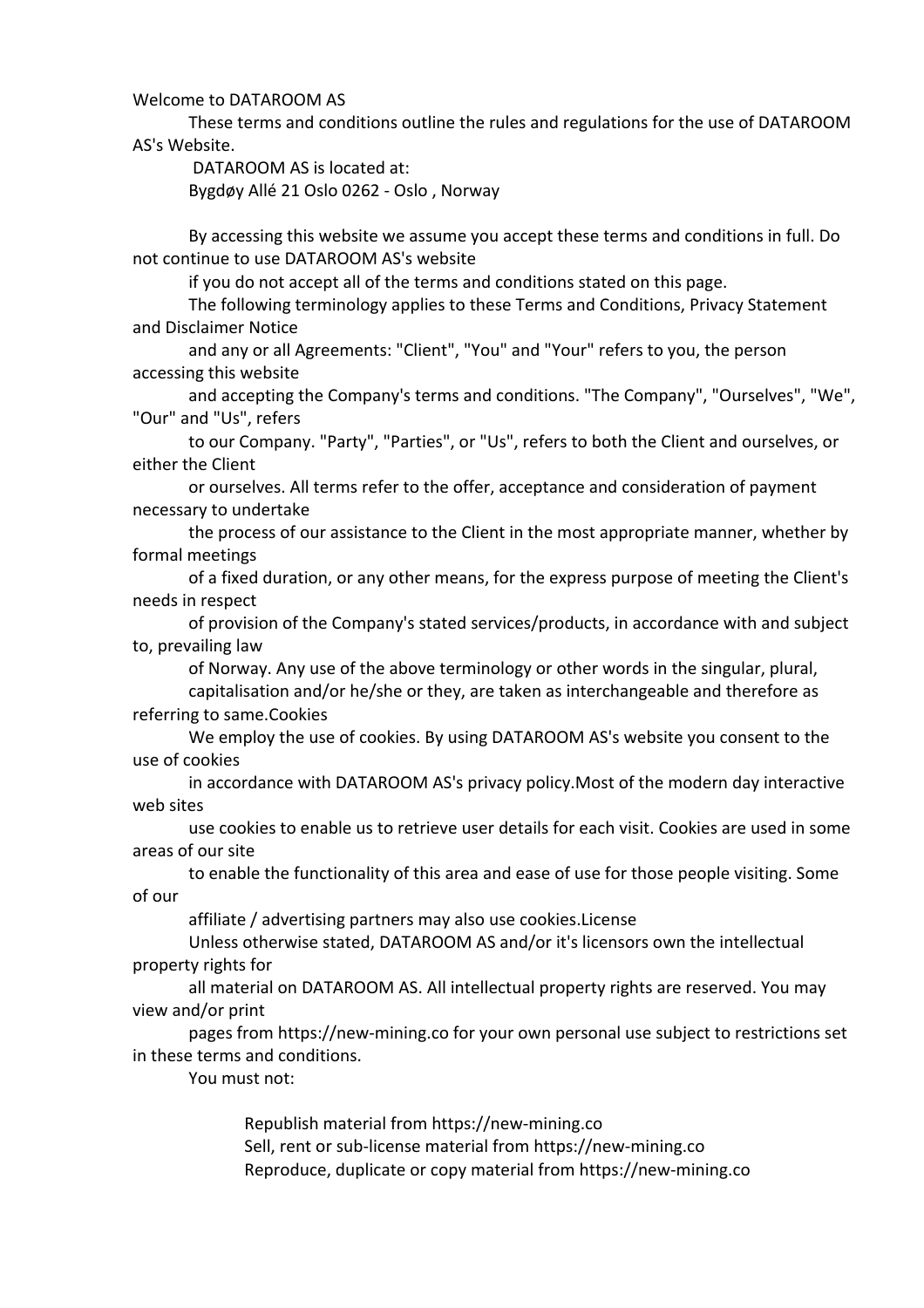Redistribute content from DATAROOM AS (unless content is specifically made for redistribution).

Hyperlinking to our Content

The following organizations may link to our Web site without prior written approval:

Government agencies; Search engines; News organizations; Online directory distributors when they list us in the directory may link to our Web site in the same manner as they hyperlink to the Web sites of other listed businesses; and Systemwide Accredited Businesses except soliciting non-profit organizations, charity shopping malls, and charity fundraising groups which may not hyperlink to our Web site.

These organizations may link to our home page, to publications or to other Web site information so long as the link: (a) is not in any way misleading; (b) does not falsely imply sponsorship, endorsement or approval of the linking party and its products or services; and (c) fits within the context of the linking party's site.

We may consider and approve in our sole discretion other link requests from the following types of organizations:

commonly-known consumer and/or business information sources such as Chambers of Commerce, American Automobile Association, AARP and Consumers Union;

|                       | Automobile Association, AARP and Consumers Union;              |
|-----------------------|----------------------------------------------------------------|
|                       | dot.com community sites;                                       |
|                       | associations or other groups representing charities, including |
| charity giving sites, |                                                                |
|                       | online directory distributors;                                 |
|                       | internet portals;                                              |
|                       | accounting, law and consulting firms whose primary clients are |
| businesses; and       |                                                                |
|                       | educational institutions and trade associations.               |

We will approve link requests from these organizations if we determine that: (a) the link would not reflect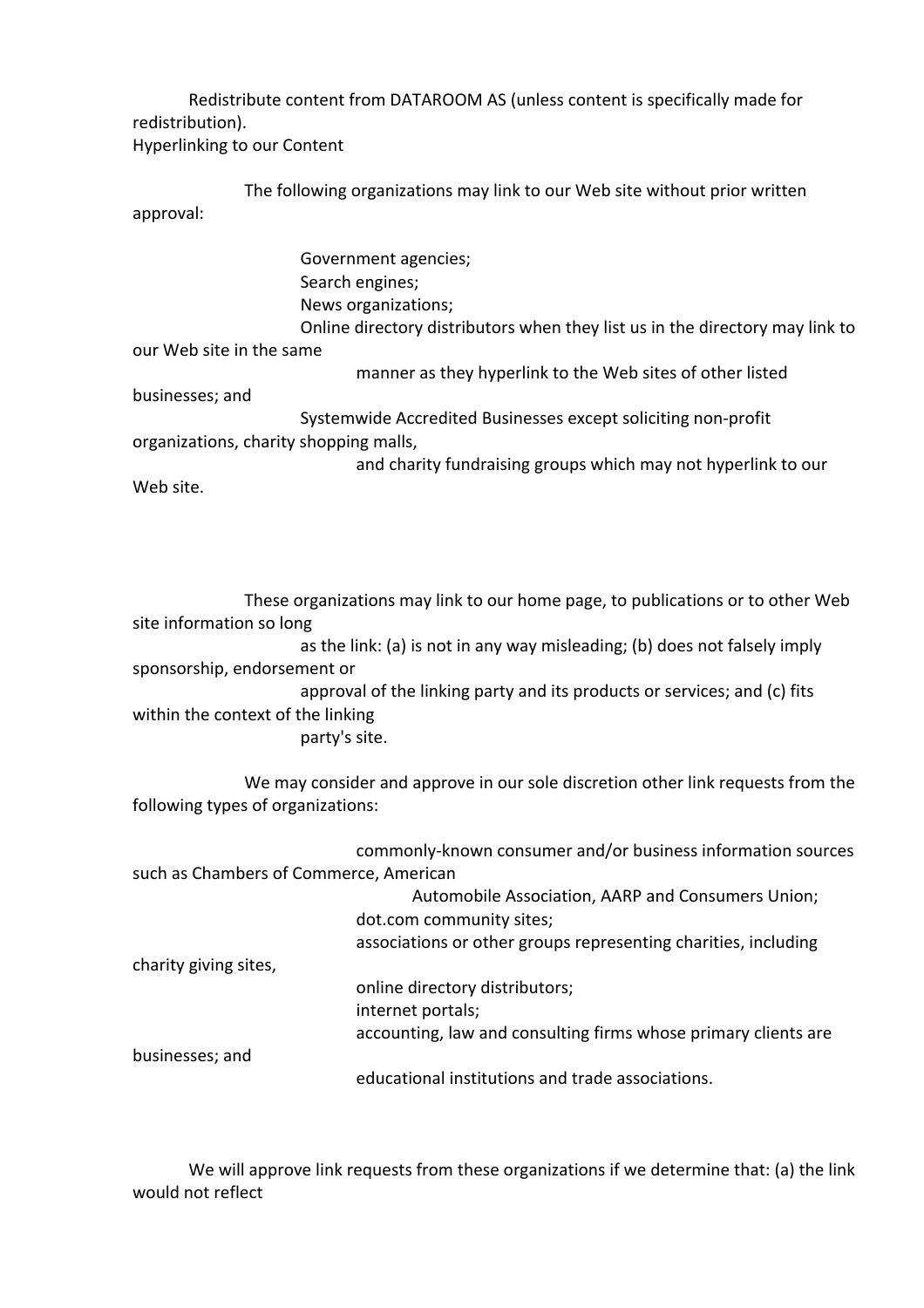unfavorably on us or our accredited businesses (for example, trade associations or other organizations

representing inherently suspect types of business, such as work-at-home opportunities, shall not be allowed

to link); (b)the organization does not have an unsatisfactory record with us; (c) the benefit to us from

the visibility associated with the hyperlink outweighs the absence of ; and (d) where the link is in the context of general resource information or is otherwise consistent with editorial content

in a newsletter or similar product furthering the mission of the organization.

These organizations may link to our home page, to publications or to other Web site information so long as

the link: (a) is not in any way misleading; (b) does not falsely imply sponsorship, endorsement or approval

of the linking party and it products or services; and (c) fits within the context of the linking party's

site.

If you are among the organizations listed in paragraph 2 above and are interested in linking to our website,

you must notify us by sending an e-mail to info@new-mining.co.

Please include your name, your organization name, contact information (such as a phone number and/or e-mail

address) as well as the URL of your site, a list of any URLs from which you intend to link to our Web site,

and a list of the URL(s) on our site to which you would like to link. Allow 2-3 weeks for a response.

Approved organizations may hyperlink to our Web site as follows:

By use of our corporate name; or

By use of the uniform resource locator (Web address) being linked to; or

By use of any other description of our Web site or material being linked to that makes sense within the

context and format of content on the linking party's site.

No use of DATAROOM AS's logo or other artwork will be allowed for linking absent a trademark license

agreement.

Iframes

Without prior approval and express written permission, you may not create frames around our Web pages or

use other techniques that alter in any way the visual presentation or appearance of our Web site.

Reservation of Rights

We reserve the right at any time and in its sole discretion to request that you remove all links or any particular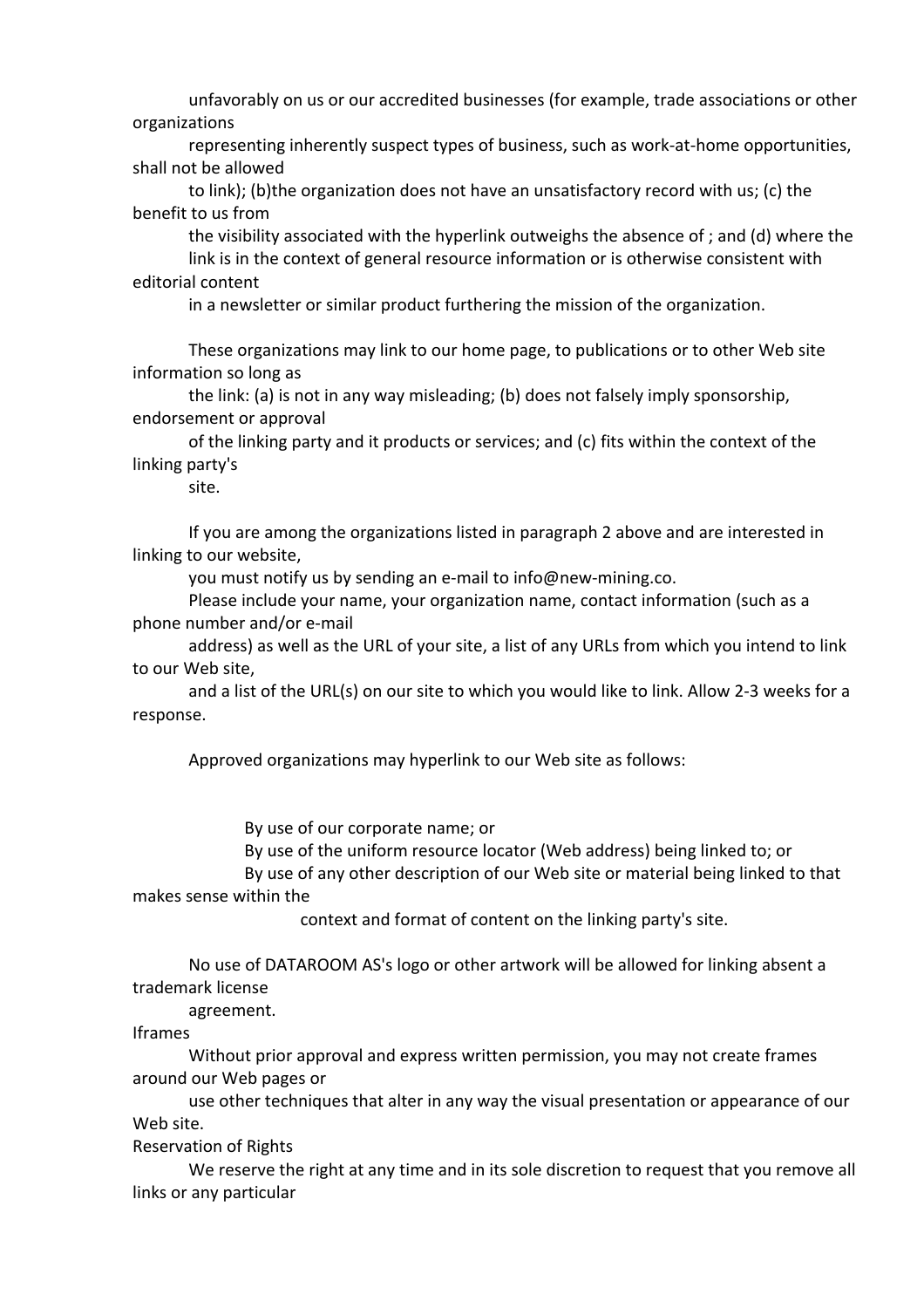link to our Web site. You agree to immediately remove all links to our Web site upon such request. We also

reserve the right to amend these terms and conditions and its linking policy at any time. By continuing

to link to our Web site, you agree to be bound to and abide by these linking terms and conditions.

Removal of links from our website

If you find any link on our Web site or any linked web site objectionable for any reason, you may contact

us about this. We will consider requests to remove links but will have no obligation to do so or to respond

directly to you.

Whilst we endeavour to ensure that the information on this website is correct, we do not warrant its completeness

or accuracy; nor do we commit to ensuring that the website remains available or that the material on the

website is kept up to date.

Content Liability

We shall have no responsibility or liability for any content appearing on your Web site. You agree to indemnify

and defend us against all claims arising out of or based upon your Website. No link(s) may appear on any

page on your Web site or within any context containing content or materials that may be interpreted as

libelous, obscene or criminal, or which infringes, otherwise violates, or advocates the infringement or

other violation of, any third party rights.

Disclaimer

To the maximum extent permitted by applicable law, we exclude all representations, warranties and conditions relating to our website and the use of this website (including, without limitation, any warranties implied by law in respect of satisfactory quality, fitness for purpose and/or the use of reasonable care and skill). Nothing in this disclaimer will:

limit or exclude our or your liability for death or personal injury resulting from negligence;

limit or exclude our or your liability for fraud or fraudulent misrepresentation; limit any of our or your liabilities in any way that is not permitted under applicable law;

or

exclude any of our or your liabilities that may not be excluded under applicable law.

The limitations and exclusions of liability set out in this Section and elsewhere in this disclaimer: (a)

are subject to the preceding paragraph; and (b) govern all liabilities arising under the disclaimer or

in relation to the subject matter of this disclaimer, including liabilities arising in contract, in tort

(including negligence) and for breach of statutory duty.

To the extent that the website and the information and services on the website are provided free of charge,